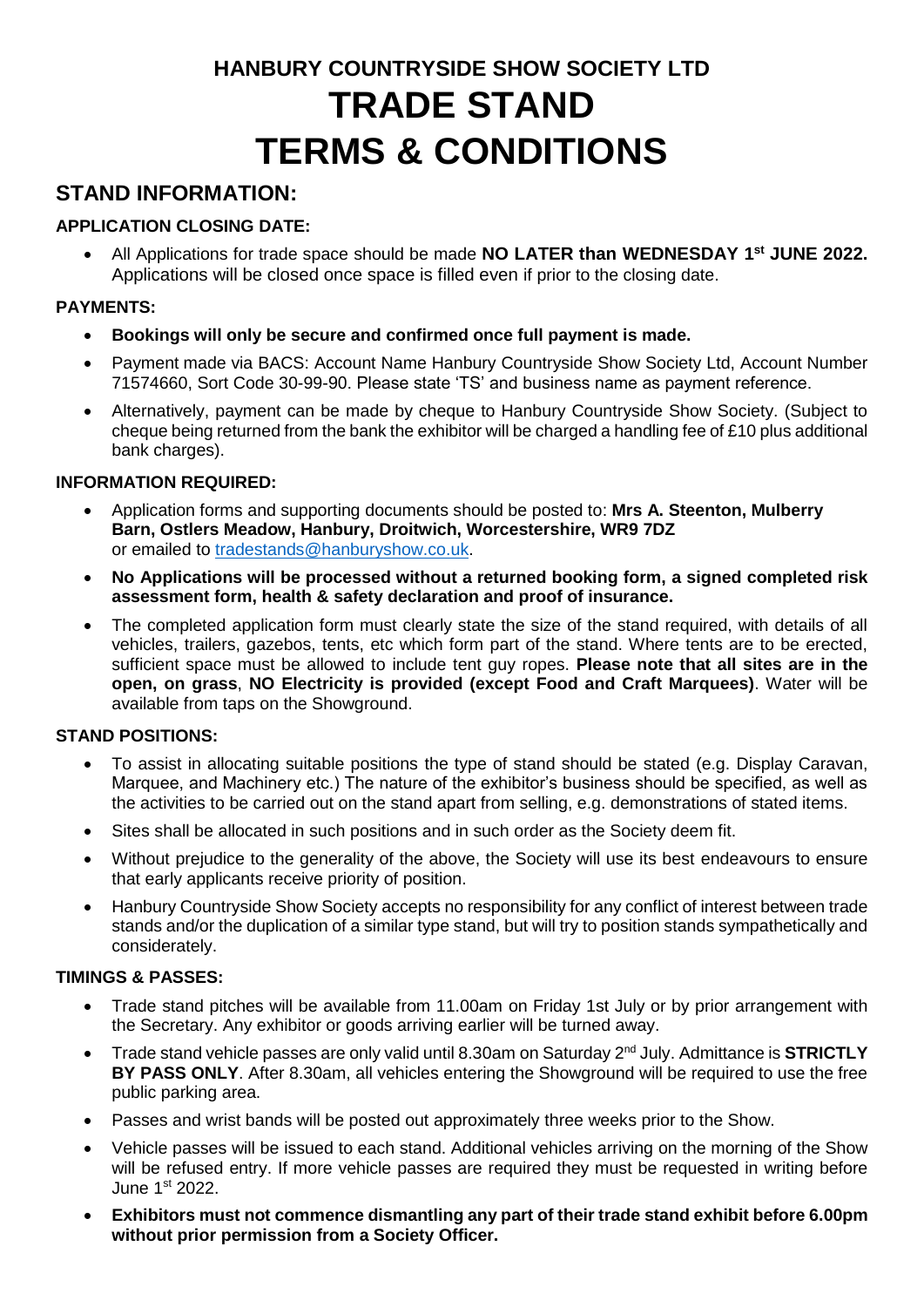Exhibitors shall be responsible for clearing the site by 5.00pm on Monday 4th July 2022.

# **VEHICLES:**

- There is a maximum speed limit of 10mph on the showground at all times.
- **Vehicles MUST be included within rented space if required to stay with stand.**
- All vehicles must display their trade stand pass with the correct details on. Any vehicle not parked in the appropriate place after 9.00am will be removed.
- A designated trade stand vehicle parking area will be provided this will be clearly marked on the site plan provided.
- The Society reserves the right to restrict vehicle movement in adverse weather conditions.
- Vehicles re-entering the showground for the removal of stands will be at the discretion of the Society and **NOT BE BEFORE 6.00pm** once the public has departed.

#### **FURNITURE HIRE:**

- No furniture will be provided unless pre-ordered on the application form. TABLES : £12.00 each, CHAIRS : £6.00 each.
- Hired furniture will be placed on the stand pitch on Friday  $1<sup>st</sup>$  July and can either be left on the pitch after the Show or taken to the Secretaries Marquee.
- Where hired furniture is not returned or is returned broken, the Society will charge the trader for this lost equipment.

# **HEALTH & SAFETY AND LIABILITY:**

- All applicants for the Hanbury Countryside Show are to fully understand and accept the requirement, as a condition of entry into Hanbury Show, that any party whose presence and/or activity is associated with the exhibitor's undertakings will comply with the Health & Safety at Work Act 1974 and all other current, relevant legislation, established guidance relating to safety at public events and Hanbury Show's rules and procedures as outlined in the Safety Policy Statement which we have read. (Safety Policy Statement can be downloaded from the Show website)
- All exhibitors have a duty at all times to ensure their undertakings (or anyone acting on their behalf) do not endanger the health and safety of themselves or others.
- All persons acting on behalf of the exhibitor must have received sufficient information, instruction and training to enable them to carry out their work in a competent and safe manner.
- Any activities considered by the Society to have potential to cause harm may be suspended and exhibitors agree to follow the directions of the Show Officials.
- All incidents (major or minor) occurring at the show are to be reported to a Show Official immediately.
- Exhibitors are solely responsible for the safe custody of their property. The Society, its officers and staff disclaim any responsibility and all liability in respect of loss (including damage, theft, fire, accident, etc). The Society strongly recommends that all Trade Exhibitors arrange adequate insurance to cover any loss.
- Exhibitors **must** have public liability insurance cover.

# **MARQUEES:**

- Marquees may be booked direct through The Marquee Company of Worcestershire on 07899 805150 www.themarqueecompany.co.uk.
- If a marquee/s is hired please provide the secretary with the following information no later than  $1<sup>st</sup>$ June 2022:
	- 1. Name and contact details for contractor suppling the structure.
	- 2. Arrival times and date the structure will be erected and removed.
	- 3. Size and type of structure being supplied.
	- 4. Location within the stand pitch.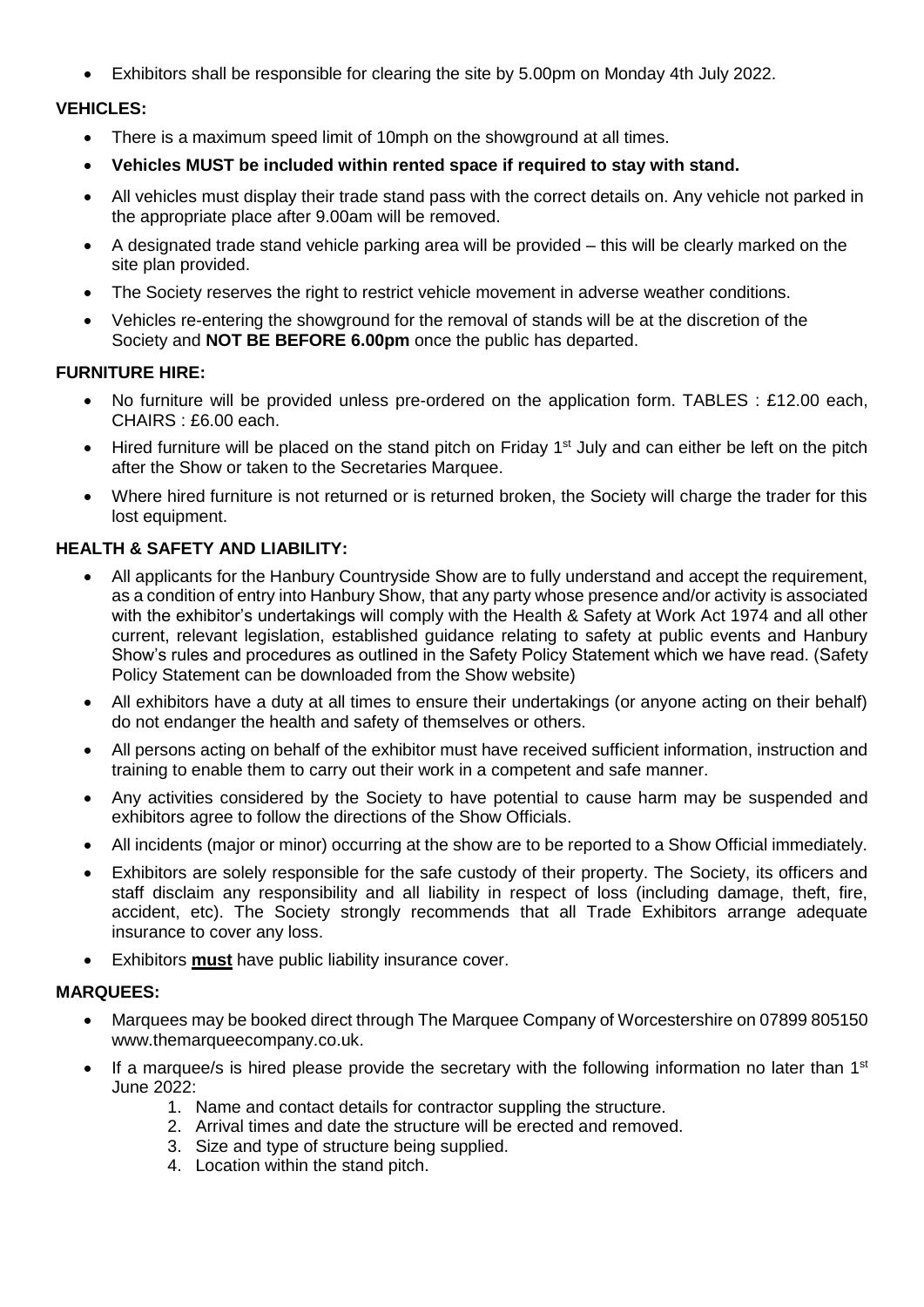#### **GENERATORS & GAS:**

- **The use of petrol generators is strictly forbidden.**
- The Society reserves the right to ask for what they regard as unsuitable or unsafe generator equipment to be removed.
- To avoid the risk of nuisance to traders/the public; we request that you provide the quietest generator available, have suitable means of noise suppression and be mindful of siting the generator. Details of size, means of noise suppression & details of certification must be available for inspection.
- All electrical equipment used must display a current PAT certificate. All electrical circuits must be protected by a 30mA RCD. All electrical equipment used must have been electrically tested within the previous 12 months and have safety certification available for inspection.
- The use of suitable gas appliances is permitted. Any device fuelled by liquid petroleum gas (LPG) must ensure gas connections and pipes have been tested and certificated by a 'Gas Safe' engineer annually. The certification must be available for inspection. Installations must comply with UKLPG Code of Practice CoP24 Part 3. The cylinders are to be disconnected/connected by competent persons only using the correct tools and leak tested prior to use.
- No smoking signs must be in place and observed.
- Unless authorised in writing by your point of contact, no more than two LPG cylinders (totalling 200KG) are permitted per unit.
- Propane cylinders must be located only in the open air and must not be used inside marquees, tents or other enclosures. Butane appliances and cylinders may be used within a marquee. Cylinders must not be changed during the show.
- LPG cylinders must be stored vertically on firm, level ground at least 1 metre from any structure or heat source, in the open air, with no obstructions in the vicinity to impede ventilation. Cylinders must be restrained in a suitably designed cylinder stand. Cages or surrounds made of wood or other combustible material are not acceptable.
- All flexible hose must be labelled with either BS3212 or BSEN1763 and the regulator must be labelled with BS3016 or BSEN12864. Hoses must not exceed 1.5m in length between the regulator and appliance.
- All cooking appliances must be located away from flammable materials including marquee walls.
- The Society reserves the right to ask for what they regard as unsuitable or unsafe gas equipment to be removed.
- Exhibitors must have a fire extinguisher suitable for their stand activities available on their stand.

# **CONDUCT & USE OF STAND SPACE:**

- All rubbish must be placed in bins and skips provided. All exhibitors must clear their site of litter after the event. Any litter which has been left will be subject to a clearance fee.
- **Notice:** Please ensure all used cable ties are placed in bins; we recommend the use of brightly coloured cable ties which can easily be seen on grass. Discarded cable ties pose a threat to farm animals and wildlife.
- Traders are not permitted to remove turf or dig up ground in any part of the Show area without the permission of a Society Officer. All holes must be filled in after use and turf replaced in a satisfactory manner. Any work which the Society must carry out to restore the ground will be charged to the exhibitor.
- Sites may not be transferred and no Exhibitor shall sublet, exchange or part with the possession of the site or stand allocated to him without the written permission of the Secretary.
- No person shall:
	- offer for sale any articles, display posters or distribute any pamphlets, other than from an exhibitor's stand.
	- accost others or call attention to goods or services in such a manner as to cause annoyance to exhibitors or to the public.
	- use radio or other equipment causing interference to the Society's equipment.
	- make any charge for admission to an exhibitor's stand.